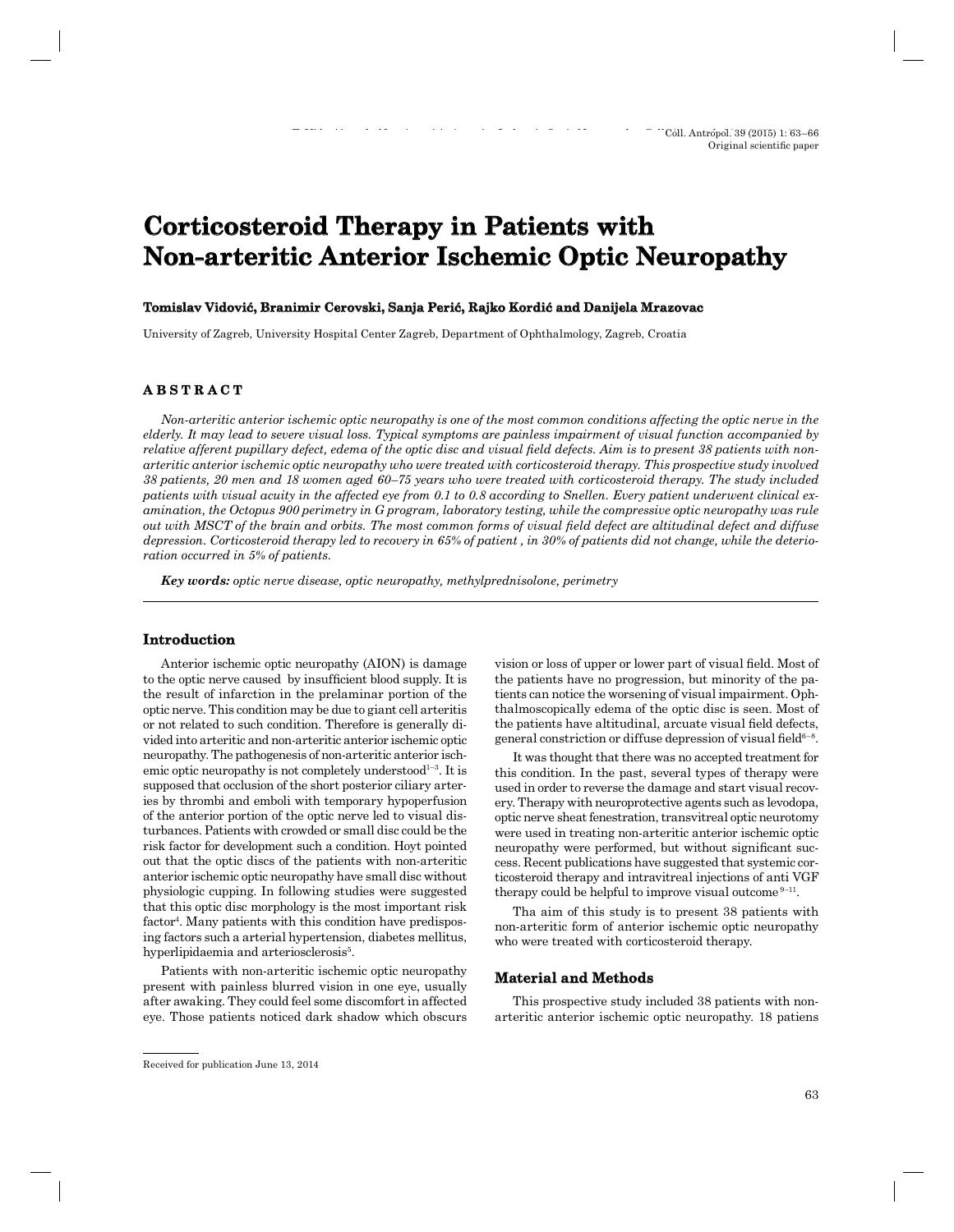were female and 20 male. The mean age was 66.7. The diagnosis was established according to clinical criteria: painless visual impairment, optic disc edema, visual field defects, normal eritrocyte sedimentation level and normal level of c-reactive protein $10$ . All patients were treated by oral corticosteroid Methylprednisolone 80 mg daily for 5 days followed by a tapering dose 64 mg for 5 days, 48 mg for 5days, 32 mg 5 days, 16 mg for 5 days and 8 mg for 5 days. The independent ethics committee of the University of Zagreb, School of Medicine approved the study which was performed according to the tenets of the Helsinki declaration. All patients gave written informed consent. Subjects with established arteritic anterior ischemic optic neuropathy, ophthalmologic lesions leading to impaired visual function, such as blurred optic media, retinal detachment, glaucoma, inflammatory changes, degenerative chorioretinal changes, diabetic retinopathy, etc., were excluded. Patients with refraction error greater than 3 diopters were also excluded. Each examination began with taking history data, followed by ophthalmologic examination, and visual field testing by automated Octopus 900 perimetry. Ophthalmologic examination is consisted of visual acuity testing, biomicroscopy, aplanation tonometry and indirect ophthalmoscopy. Visual acuity was assessed by the subjective method using standard optotypes according to Snellen at 6-m distance. Vision field was tested on Octopus 900 perimeter using G program. On visual field testing, the parameters of mean defect (MD) and the pattern of visual field defects were analyzed. Visual field defects were categorised according to the pattern as follows:

- 1. arcuate defect
- 2. altitudinal defect
- 3. diffuse depression
- 4. central island of visual field
- 5. other defects

Clinical examination and Octopus perimetry were performed at admition and 6 month after the cesation of therapy. We analysed visual acuity (VA) and the values of mean defect (MD).

#### *Statistical methods tatistical*

For all the analyzed variables descriptive statistics was made. The level of significance of  $5\%$  in all tests was considered statistically significant. In order to show that there were no differences between age for both sexes we used Student`s T test. Differences between the VA and MD before and after treatment for both sexes we tested using repeated measure analysis of variance. A statistical analysis as well as graphics were made using STATISTICA.

### **Results**

At the time of initial examination, mean visual acuity was. Visual acuity from 0.1 to 0.3 according to Snellen was found in 19 patients, visual acuity form 0.4 to 0.7 had 18 patients, and one patient had visual acuity 0.8 according to Snellen. In all patient edema of the optic disc was vis-

**TABLE 1** DESCRIPTIVE STATISTICS

|        | $\overline{\mathrm{X}}$ | SD   | $\overline{\mathrm{x}}$ | SD   |  |  |  |  |
|--------|-------------------------|------|-------------------------|------|--|--|--|--|
|        | VA0                     |      | VA1                     |      |  |  |  |  |
| female | 0.27                    | 0.09 | 0.38                    | 0.16 |  |  |  |  |
| male   | 0.27                    | 0.11 | 0.40                    | 0.07 |  |  |  |  |
|        |                         | MD0  |                         | MD1  |  |  |  |  |
| female | 11.80                   | 2.10 | 10.01                   | 1.93 |  |  |  |  |
| male   | 11.76                   | 1.93 | 10.18                   | 1.13 |  |  |  |  |

VA0 – visual acuity at initial examination; VA1 – visual auity at control examination; MD0 – mean defect at initial examination; MD1 – mean defect at control examination

ible with indirect ophthalmoscopy. Mean MD was 11.8 (Table 1). The most common visual field defects were altitudinal defect, which was found in 17 patients, and diffuse depression, which was found in 16 patients. Central island of visual field had 3 patient and other forms of defect 2 patients.

Every patient underwent control clinical examination and testing of the visual field six months after the cessation of therapy. On control clinical examination was found improvement of visual acuity as well as improvement of visual field.

The results of repeated measure ANOVA show that there is no statistically significant difference in VA and MD for both sexes. For measurements before and after there was a statistically significant difference. The interaction was not statistically significant, indicating that the changes behave the same in both sexes (Table 2).

On control examination mean visual acuity was 0.39 and mean MD was 10.1. Figure 1 is showing the comparisons of the result of visual acuity testing at initial and control examination. Figure 2 is showing the comparison of visual filed testing between initial and control examination.

**TABLE 2** RESULTS OF REPEATED MEASURE ANOVA

|             |      | VA   |                       |      | MD   |                   |
|-------------|------|------|-----------------------|------|------|-------------------|
|             | MS   | F    | p                     | МS   | F    | p                 |
| Gender      | 0.00 | 0.15 | 0.704                 | 0.05 | 0.01 | 0.923             |
| Error a     | 0.02 |      |                       | 5.49 |      |                   |
| Time        | 0.18 |      | $19.68$ < 0.001 35.57 |      |      | $35.07 \le 0.001$ |
| Time*gender | 0.00 | 0.17 | 0.681                 | 0.13 | 0.13 | 0.720             |
| Error b     | 0.01 |      |                       | 1.01 |      |                   |

VA – visual acuity; MD – mean defect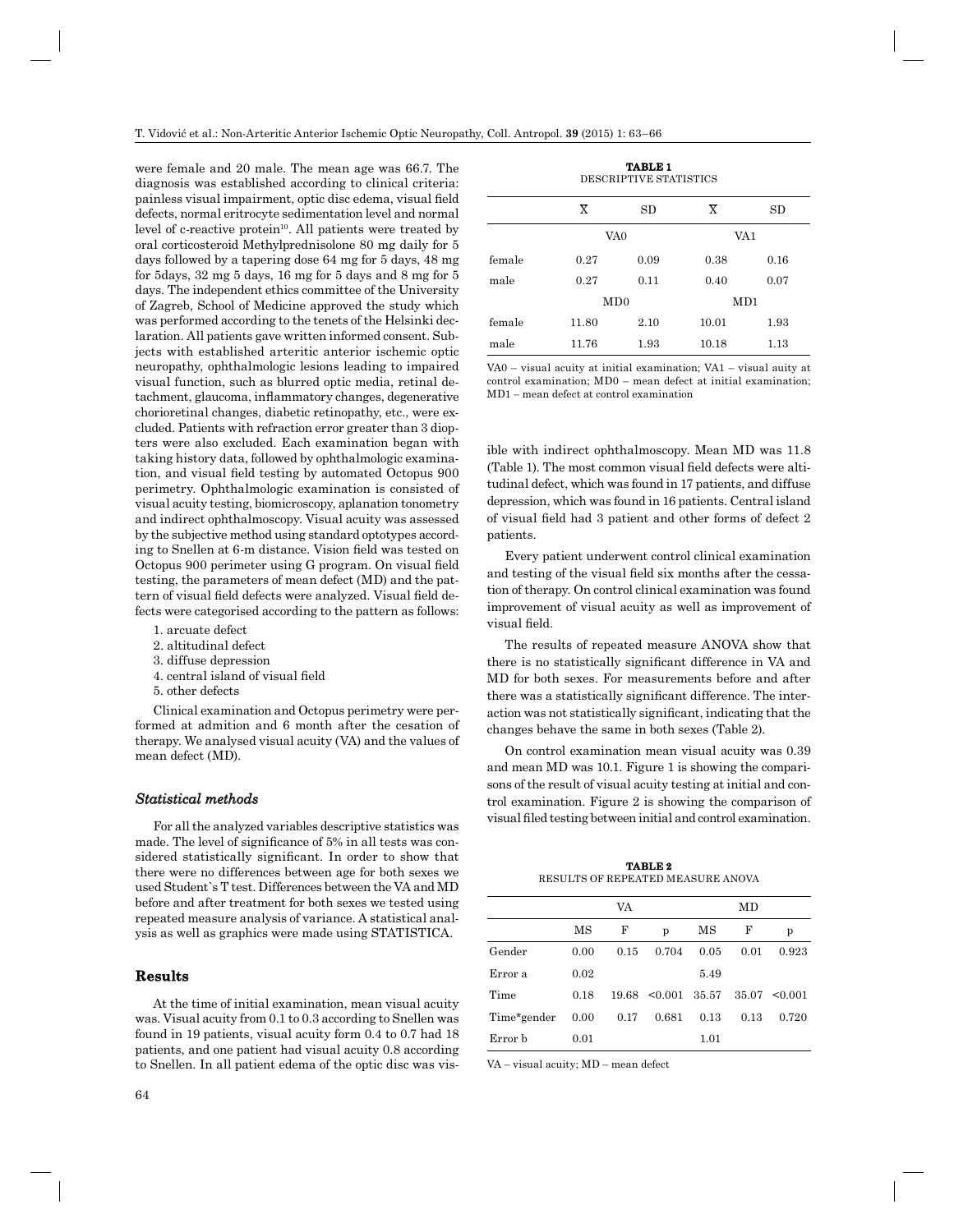

*Fig. 1. Comparison of results of visual acuity testing between initial and control examination. VA 01 – results of visual acuity testing at initial examination, VA 02 – results of visual acuity tesing at control examination.*



*Fig. 2. Comparison of results of visual field testing between initial and control examination. MD 01 – results of mean defect of visual field testing at initial examination, MD 02 – results of mean defect of visual field testing at control examination.* 

## **Discussion**

In this study we have presented the results of clinical evaluation and the results of therapy in 38 patients with non-arteritic anterior ischemic optic neuropathy. Mean visual acuity according to Snellen was 0.27. Octopus 900 perimetry in G program showed diffuse depression and altitudinal defects to be the most common visual field defect. Hayreh suggested that perimetry is the most important visual function test to detect visual loss, since some patients with such a condition had normal visual acuity. He also noted that a combination of a relative inferior al-

titudinal defect with absolute inferior nasal defect is most common visual defect pattern<sup>10</sup>. In our study most of the patients had altitudinal defects and diffuse depression. This difference could be due to smaller number of patients and different methods of visual field testing.

Hayreh noted that optic disc edema is main clinical finding at the onset of visual loss, which resolves spontaneusly<sup>10</sup>. In all our patients we have found optic disc edema at initial examination. 4 patients had a few splinter hemorrhages on the optic disc. 6 months later edema has resolved and pallor of optic disc was seen on control examination.

The therapy of this condition is still controversial. In the past, many investigators tried various therapies to improve visual outcome in patient with non-arteritic anterior ischemic optic neuropathy. Multiple medical therapies were used, such as brimonidin, levodopa, anticoagulation, dyphenylhydantoin and norepinephrine. But they had no benefit on visual function<sup>4</sup>. Hyperbaric oxygen and optic nerve sheet decompression also had no benefit. It was reported that the use of intravitreal injection of triamcinolone resulted with visual function improvement. They suggested that intravitreal applied corticosteroids reduced optic disc edema and got better visual function<sup>4,11</sup>. But we will have to wait for more reports and clinical studies in order to conclude whether this therapy is successful. Soheilian and coworkers reported that transvitreal optic neurotomy improved visual function in six out of seven patients with non-arteritic anterior ischemic optic neuropathy12. More recently Hayreh and Zimmerman reported the treatment with systemic corticosteroid therapy. This study included 613 consecutive patients with nonarteritic anterior ischemic optic neuropathy. 312 patients were treated with oral prednisone. On the other hand 301 patients decided no treatment. Every patient underwent ophthalmic evaluation and Goldmann perimetry. They concluded that patients treated with corticosteroid therapy have higher probability of recovery of visual acuity and visual field. In our study we have treated 38 patients with oral corticosteroid Methylprednisolone 80 mg daily for 5 days followed by tapering doses. It is supposed that corticosteroid therapy relievs the pressure on the axons during the acute phase with edema of the optic disc, which could prevent further damage to the optic nerve.

Since perimetry is one of the most important test of visual function, we chose Octopus 900 perimetry in G program besides visual acuity testing to be the major method to follow the results of therapy. We have found statistically significant difference between mean visual acuity and mean MD prior and after the therapy. On the other hand, other authors have not supported systemic corticosteroid therapy in patients with non-arteritic anterior ischemic optic neuropathy, since this therapy is not based on any level I evidence and it is potentialy dangerous<sup>15</sup>.

In conclusion, although we found improvement of visual function in patients with non-arteritic anterior ishaemic optic neuropathy treated with systemic corticosteroids, this study should complement with higher number of patients and with control group of patients with nonarteritic patient were treated with no systemic corticosteroids.